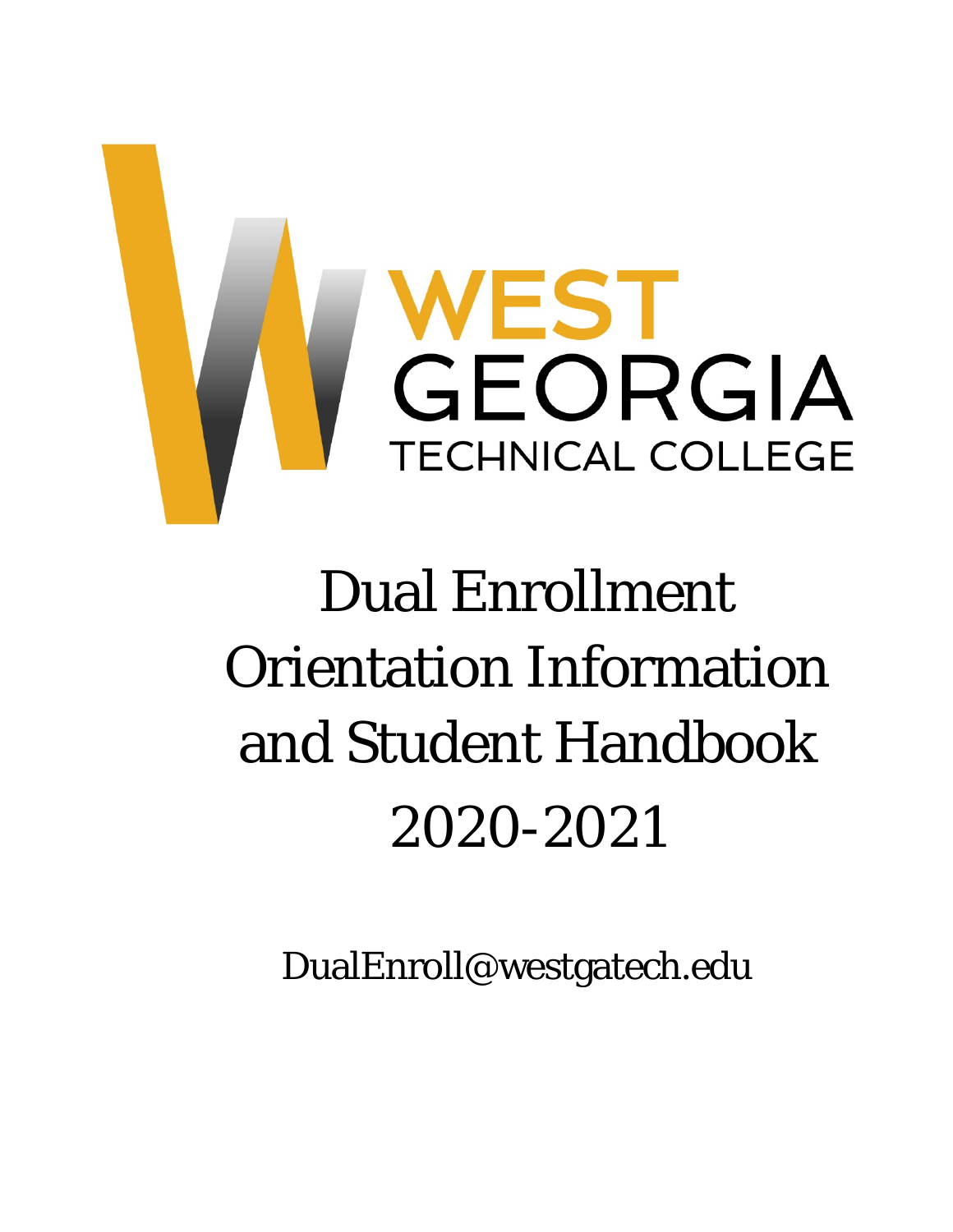# **WGTC Dual Enrollment Student Handbook**

# Table of Contents

| Accessibility Services, Registration, Grades, and Admission after GraduationPage 13 |  |
|-------------------------------------------------------------------------------------|--|
|                                                                                     |  |

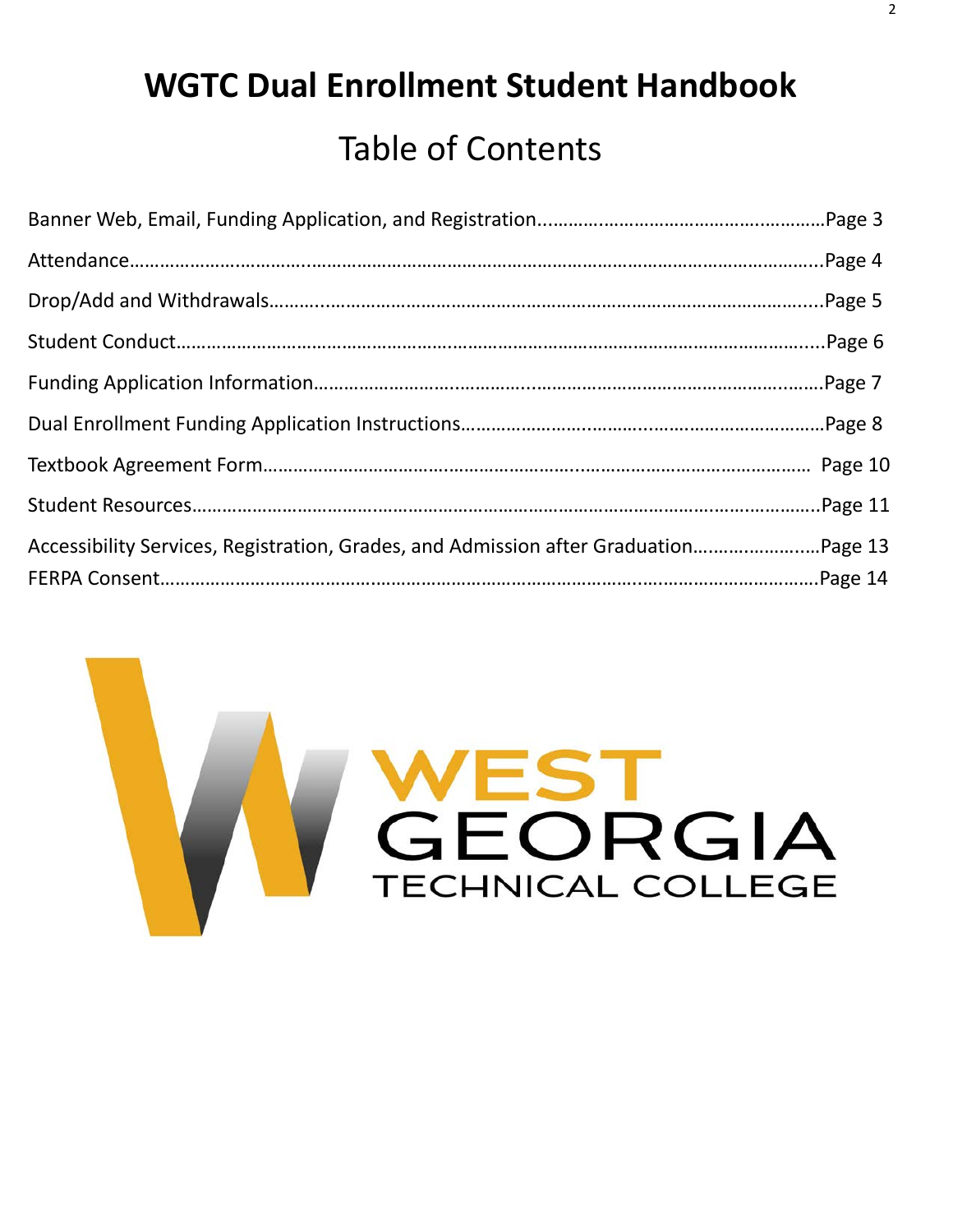## **Banner Web, Email, Funding Application, and Registration**

#### **1. Log in to Self Service Banner Web**

Complete directions for Self Service Banner Web are available online at [www.westgatech.edu/Banner.](http://www.westgatech.edu/Banner) Self Service Banner Web is the student database that you will use to view your account balance, pay fees, view grades, view holds, and view other valuable student information. **As a WGTC Dual Enrollment (DE) student, you will have a registration hold on your account that prevents you from registering yourself**.

#### **2. Set up your WGTC student email account and begin checking your email daily**

All communication from the college to a student is made through the WGTC student email account. The WGTC student email login tutorial is located at [www.westgatech.edu/Banner.](http://www.westgatech.edu/Banner) It is important to check your WGTC student email account daily to avoid missing news about registration or other critical information.

**3. Complete the Dual Enrollment Funding Application and have your parent complete the parent participation agreement**

**The DE funding application and parent participation agreement MUST be completed once at the beginning of the school year or your entry semester prior to registration.** 

- In this handbook on page 8, you may locate the directions on how to complete the DE funding application online at [www.GAfutures.org.](http://www.gafutures.org/)
- **4. After discussing the DE courses that you would like to register for with your High School Counselor, please select the course sections you would like to be registered for**
	- **Students taking Dual Enrollment core courses:** Use the Banner Web Interactive Class Schedule to find the CRNs for the courses you would like to register for. The Interactive Class Schedule is found at [www.westgatech.edu/Banner.](http://www.westgatech.edu/Banner) You may email this information to [Dualenroll@westgatech.edu](mailto:Dualenroll@westgatech.edu) or meet with your WGTC High School Coordinator for advisement/registration.

**\*If you are taking an online core course:** You must complete the online learning tutorials**.**  Please visit [https://www.westgatech.edu/program](https://www.westgatech.edu/program-explorer/online-learning/blackboard/student-blackboard-training/)-explorer/online[learning/blackboard/student-blackboard-training/](https://www.westgatech.edu/program-explorer/online-learning/blackboard/student-blackboard-training/) for complete information regarding online courses.

• **Students taking Dual Enrollment technical program courses:** Select which technical program you would like to enroll in. Next, email this information to [Dualenroll@westgatech.edu](mailto:Dualenroll@westgatech.edu) or meet with your WGTC High School Coordinator for advisement/registration.

### **Please contact your WGTC High School Coordinator for any additional assistance**

**Jennifer Ball Tia Benn** [Jennifer.Ball@westgatech.edu](mailto:Jennifer.Ball@westgatech.edu) [Tia.Benn@westgatech.edu](mailto:Tia.Benn@westgatech.edu) 706-756-4562 770-836-4718 **Heard, Meriwether, and Troup Counties Carroll and Coweta Counties**

**Sheila Billingslea** [Sheila.Billingslea@westgatech.edu](mailto:Sheila.Billingslea@westgatech.edu) 770-947-7538 **Douglas and Haralson Counties**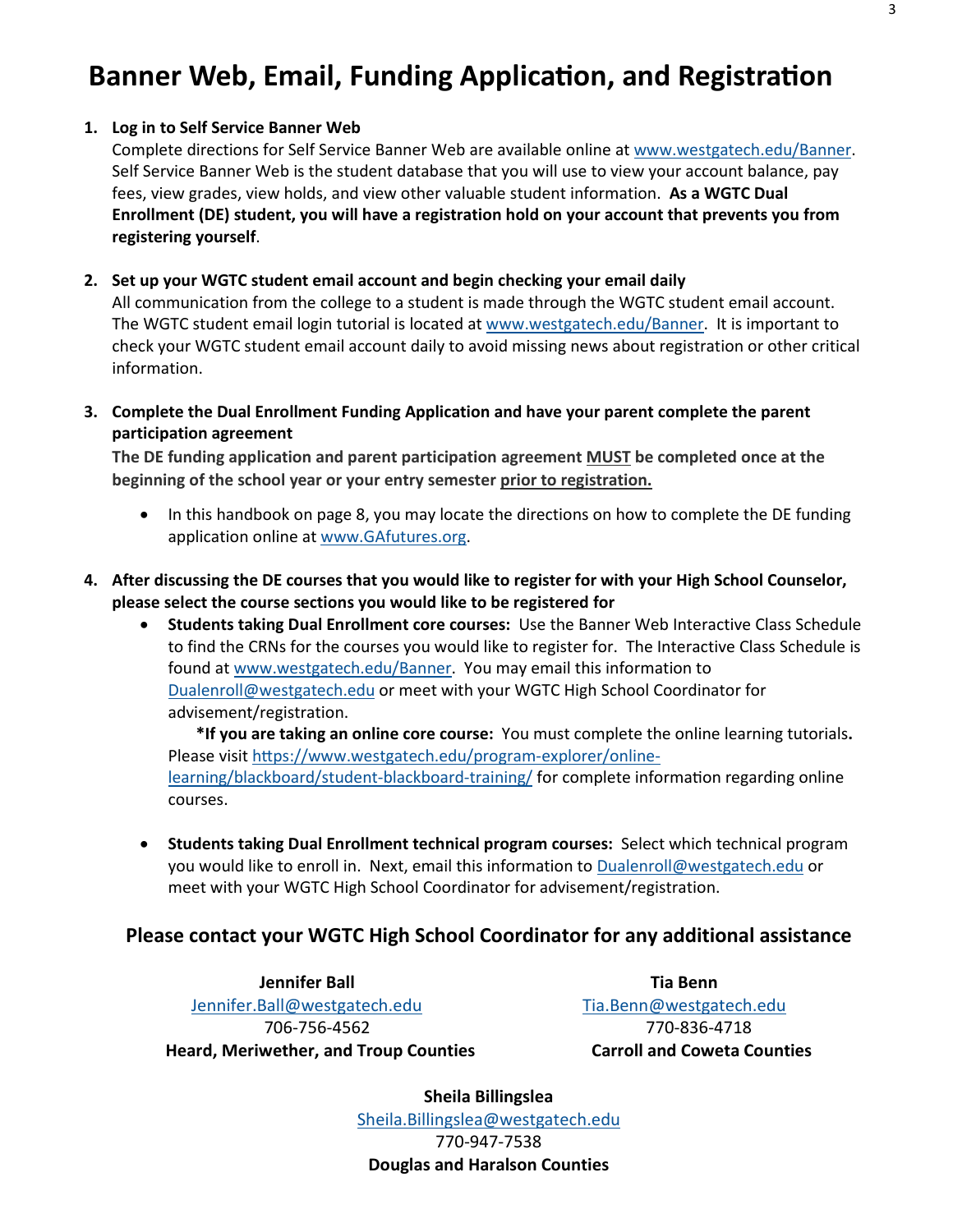# **Attendance**

Students are expected and encouraged to attend each scheduled class. Absences and tardies will become a part of the student's record through the work ethics grade (detailed in the catalog section on Work Ethics Procedures). **Attendance will also be a part of a student's overall course grade as outlined in the syllabus for the course.**

It is recognized that there may be times when a student will not be able to attend class. In such cases, it is the student's responsibility to make arrangements with the instructor concerning the availability and completion of making up work missed. All make-up work will be at the discretion of the instructor, under the guidelines of the work ethics policy and procedures and consistent with classroom procedures established in the course syllabus.

If there are extenuating circumstances, the instructor's discretion will be considered in the final decision for an exception. The grade of withdraw (*W)* or withdraw failing (*WF*) will be assigned after the withdrawal date of the semester.

**Online Courses:** Online students must complete an academically related activity each week to be considered attending class. Simply logging into class is not considered attending. Academically related activities include, but are not limited to: submitting an academic assignment; taking an exam; an interactive tutorial or computer-assisted instruction; and participating in an online discussion about academic matters.

**Check your Banner Web account for the schedule of your courses and refer to your course syllabus for course meeting times. Some courses meet on WGTC academic calendar and some meet on your high school academic calendar.**

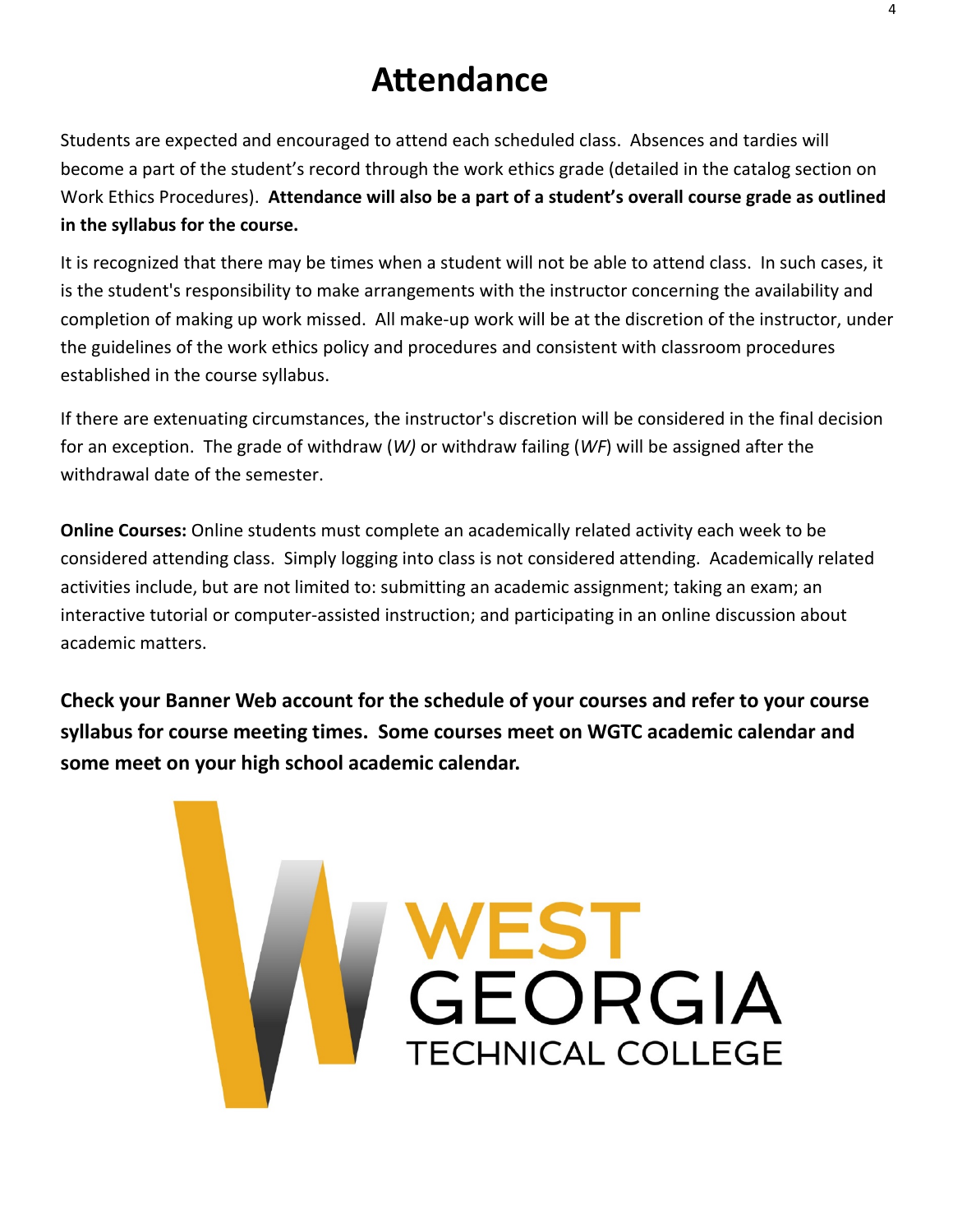- **Drop/Add** is scheduled the first three days of each academic semester. Students wishing to make changes to their schedules must do so by the **third day of the semester (not the third meeting of their class)**. Students may drop or add courses during this period by emailing their WGTC High School Coordinator. Courses dropped during Drop/Add will not appear on the student's official academic record.
- **Withdrawal** from one or more courses before or during the Drop/Add period will not incur tuition or fee penalties or appear on a student's academic record. **Students who need to withdraw from one or more courses after the third day of the semester must do so by emailing their WGTC High School Coordinator and their High School Counselor.**  The course(s) will be included on the student's transcript.
- The student will be assigned a grade of "W" for those course(s), **if the requested information is received by the withdrawal deadline date of the semester**. While a grade of "W" does not count in the student's cumulative grade point average at WGTC, it does count in attempted hours for financial aid purposes and could affect a student's eligibility for aid at WGTC if there are repeated withdrawals.
- Students who withdraw after the withdrawal date of the semester are not eligible for a grade of "W" except in cases of hardship or extenuating circumstances as approved by the faculty. Students withdrawing after the withdrawal deadline date will receive a grade of "WF" for the course.
- **Beginning Summer 2020**, if a student accumulates a total of **2 withdrawals**, they are no longer allowed eligible for funding for the Dual Enrollment program.
- **No Shows** are reported for nonattendance in the first week of the semester. Any student who fails to attend class or log in with academic activity for online classes within the **first seven days of the semester will be reported as a 'No Show.'** 'No Show' classes will not appear on a student's record at WGTC.

**Withdrawing or failing courses can negatively affect your academic standing with West Georgia Technical College and also your eligibility to receive Dual Enrollment funds by not maintaining Satisfactory Academic Progress (SAP).**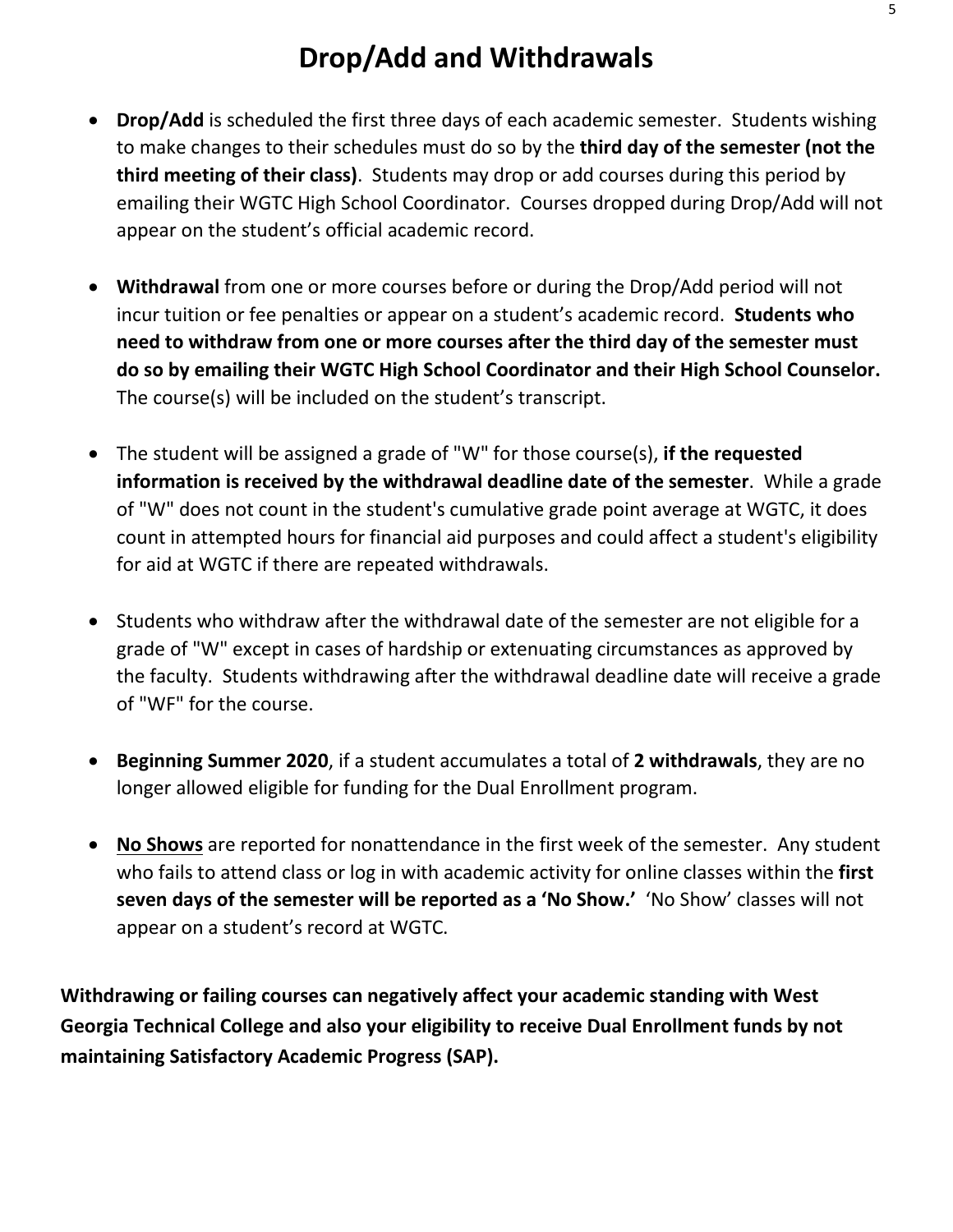# **Student Conduct**

### **At WGTC, students can be denied participation in Dual Enrollment at any time for violation of secondary (high school) or postsecondary (college) rules.**

In order to provide an environment conducive to learning, WGTC has established regulations and obligations to govern conduct. As members of the academic community, students are subject to all established behavior standards. Postsecondary students, as adults, are expected to exercise mature and responsible self-discipline, to behave with courtesy and integrity, and to maintain appropriate conduct standards. Any student, acting individually or in concert with others, who violates any part of the student conduct code, shall be subject to disciplinary procedures including dismissal from a class session by the instructor or suspension or expulsion from WGTC by the authorized administrator.

Please view <https://www.westgatech.edu/wp-content/uploads/2020/07/Student-Catalog-2020-2021.pdf> for a full list of the Student Code of Conduct. Such misconduct shall include the commission of, or the attempt to commit, any of the following offenses:

- Academic dishonesty, including, but not limited to, cheating, plagiarism, and collusion. Cheating and/or plagiarism are the unauthorized use or close imitation of another's work without permission and/or acknowledgement.
- Forgery, alteration, or misuse of college documents or records.
- Falsifying information with the intent to deceive.
- Theft or malicious destruction, damage, unauthorized possession, or misuse of college property or the private property of another member of the academic community whether occurring on or off campus.
- Engaging in activity that disrupts the educational process of the institution or infringes upon the privacy, rights, or privileges of another person on campus, including but not limited to horseplay/goofing off in the classrooms and labs.
- Possession, use, or distribution on campus of any narcotic, dangerous or unlawful drug, or alcoholic beverage as defined by laws of the United States or the State of Georgia.
- Lewd, indecent, and obscene behavior or expression.
- Violation of any federal, state, or local law.
- Use of tobacco in any form is prohibited within any of the college buildings or vehicles. The use of smokeless tobacco is prohibited on the college campus.
- Failure to dress appropriately. Some courses have a dress code. The student must be dressed in the appropriate manner prior to class beginning. They may not use class time to go change clothes.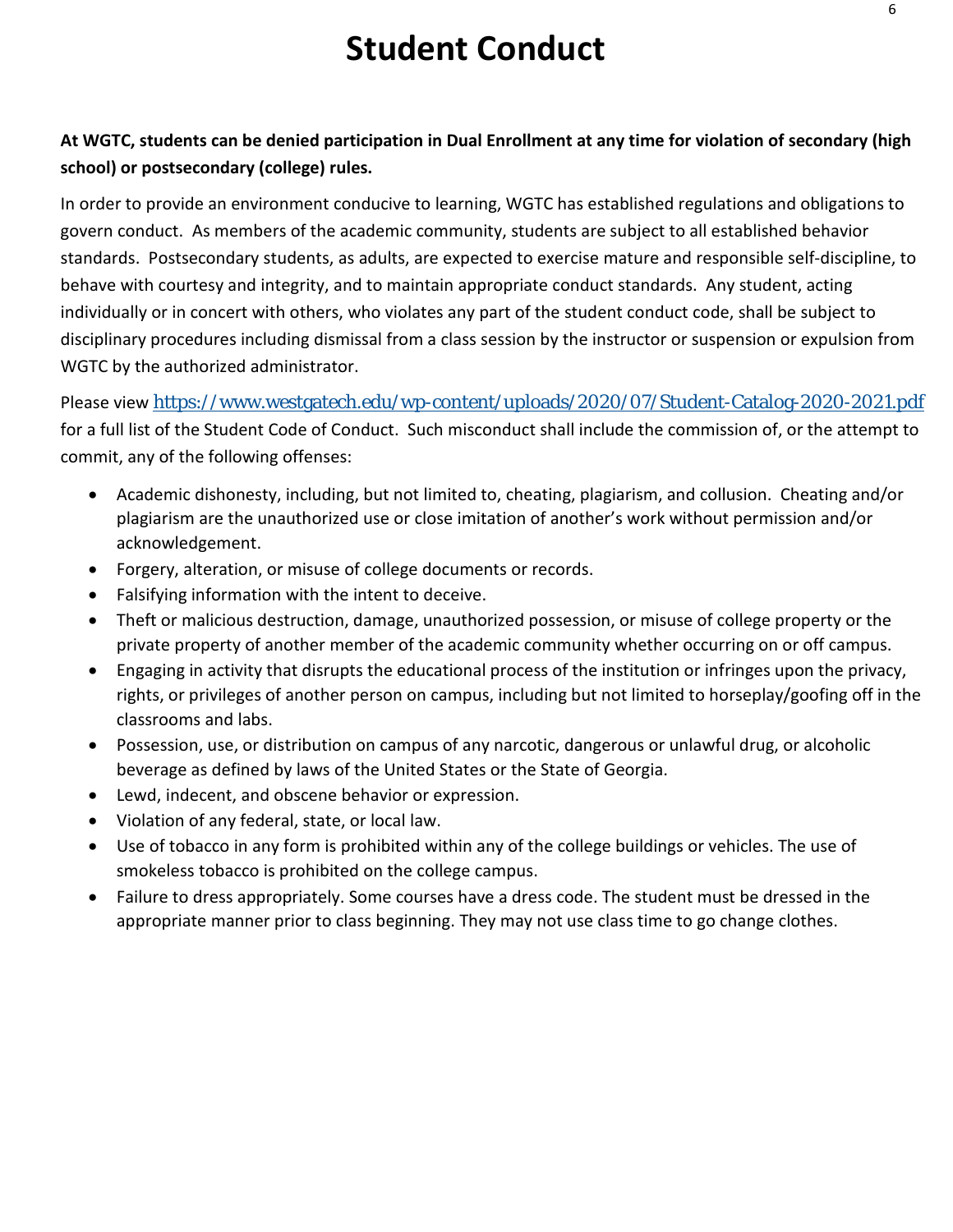# **Dual Enrollment Funding Updates**

Key changes to dual enrollment funding effective summer term 2020 and beyond:

Participating students have funding capped at **30** semester hours for eligible dual credit courses, as defined by Georgia Student Finance on the approved course list, with no exceptions. Additional dual enrollment hours may be paid by student or, depending on the student's program, HOPE Grant "Bridge" and HOPE Career Grant funding is available if the student meets eligibility requirements

'Eligible high school student' is defined as

Entering or enrolled in 11th or 12th grade at an eligible high school taking any eligible dual credit course at any eligible postsecondary institution

Entering or enrolled in 10th grade at an eligible high school and

Is enrolled in an eligible CTAE (technical) course at an institution within the Technical College System of Georgia

Has met the assessment requirements of a Zell Miller Scholar by obtaining an SAT score of 1200 or ACT test score of 26 and is taking eligible core courses at any eligible postsecondary institution

Was enrolled as a ninth grader in one or more dual credit courses at an eligible postsecondary institution before June 30, 2020

Eligible high school students will *not receive funding to retake a dual credit course*

After withdrawal from a second dual credit course, *a student will be ineligible for funding to take any dual credit courses*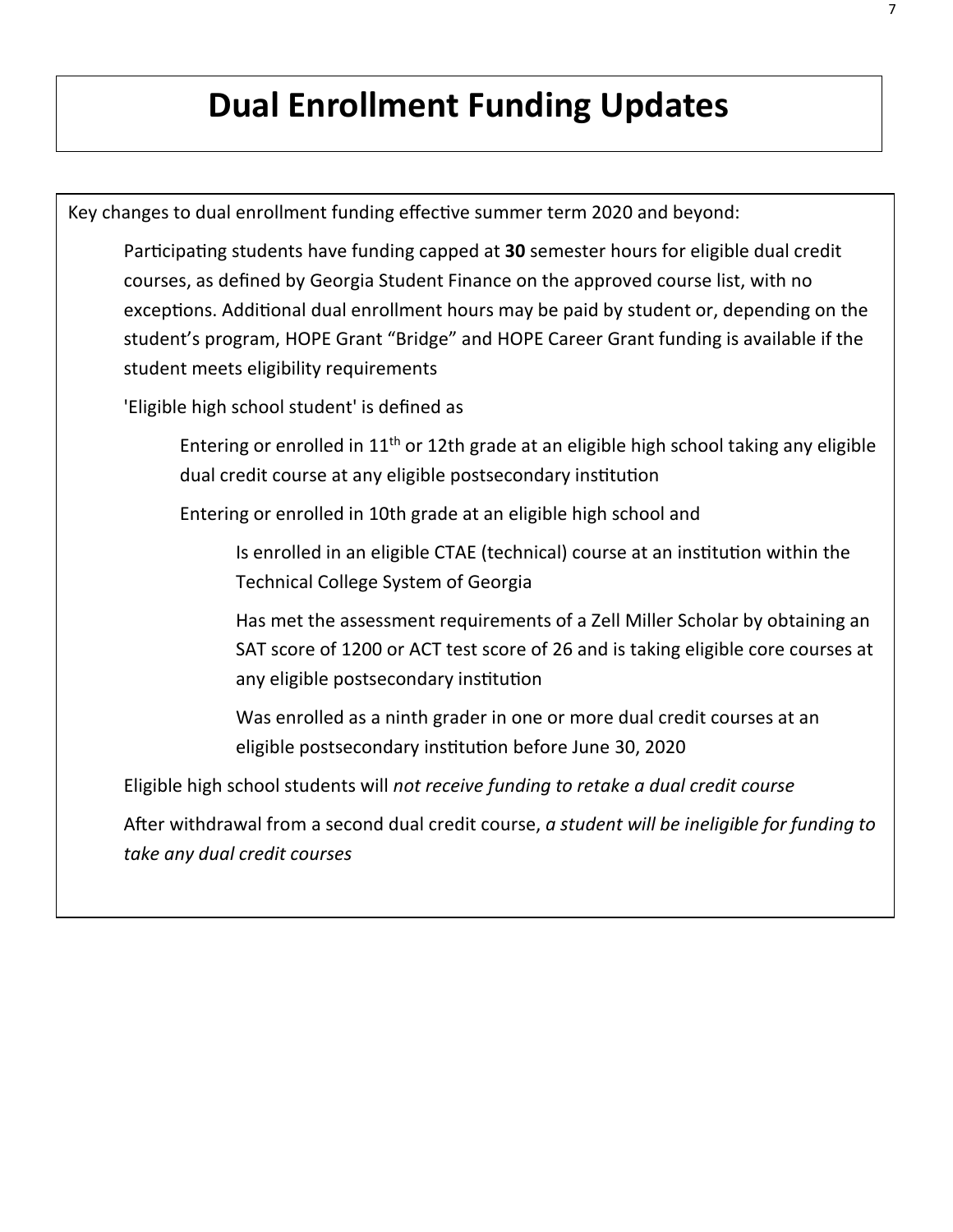# **Dual Enrollment Funding Application**

The Dual Enrollment program applies to students who are dual credit enrolled at a participating eligible public or private high school, or home study program in Georgia, and a participating eligible postsecondary institution in Georgia. Dual enrolled students take postsecondary coursework for credit toward both high school graduation or home study completion and postsecondary requirements.

Students who meet all eligibility requirements will not be charged tuition, mandatory fees or required textbooks. Students may be responsible for some program and course specific fees.

Students attending an eligible public or private high school, or home school must complete the Dual Enrollment funding application through [www.GaFutures.org.](http://www.gafutures.org/) The funding application consists of four parts:

- 1. Student
- 2. Parent
- 3. High School/Home Study
- 4. Postsecondary Institution

### **All four sections of the funding application must be completed and submitted online to Georgia Student Finance Commission (GSFC) at the beginning of the school year, or your semester of entry.**

Dual credit enrollment hours taken at a postsecondary institution, under which dual enrollment payments have been made, are not counted as attempted hours, nor included in the combined paid hours limit for HOPE Scholarship/Grant.

At WGTC, **the DE funding application and parent participation agreement MUST be completed once at the beginning of the school year or your entry semester prior to registration** . Failure to complete the funding application will result in the student being responsible for their tuition balance. At WGTC, tuition is \$100 per credit hour (a three-credit hour course would be \$300), plus fees. Additionally, holds will be placed on student accounts for payment of tuition and they will not be able to register for the next semester if they fail to complete the funding application. **Nonpayment will result in the student being sent to collections.**

Students must maintain Satisfactory Academic Progress (SAP) with WGTC to maintain eligibility for DE funding. Students must maintain a 2.0 cumulative GPA and a 2.0 GPA for each semester. Students must also have a 66.6% completion rate for all courses attempted at WGTC. This eligibility is determined at the end of each semester. If students do not maintain this eligibility, they can be placed on financial aid warning or financial aid suspension. If they are placed on financial aid suspension, they will not be eligible for DE funds or other financial aid through WGTC.

For more details refer to [https://westgatech.financialaidtv.com/browse/process/satisfactory](https://westgatech.financialaidtv.com/browse/process/satisfactory-academic-progress-sap)-academic[progress-sap](https://westgatech.financialaidtv.com/browse/process/satisfactory-academic-progress-sap)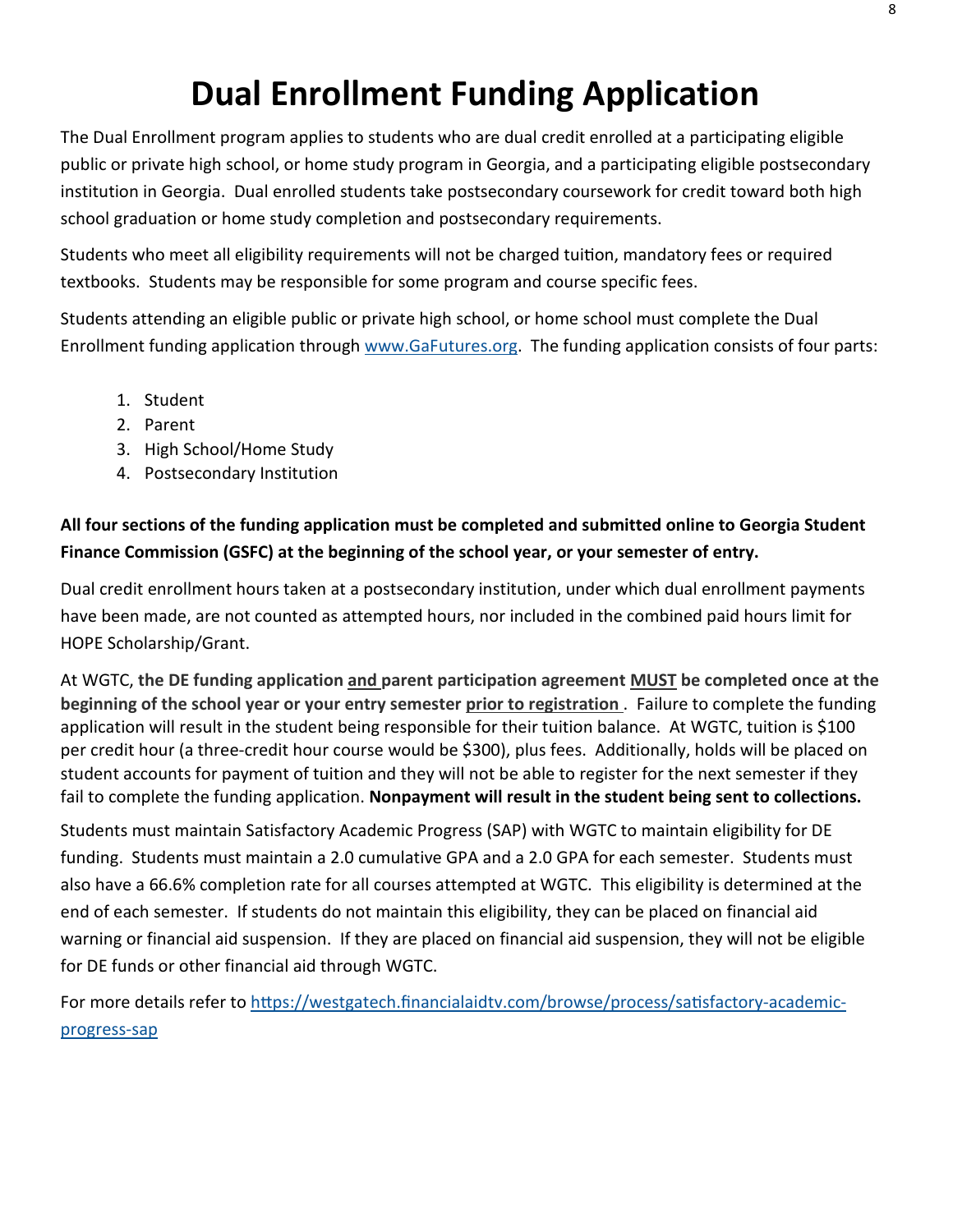### **Steps to Complete the Dual Enrollment Funding Application**

**The DE funding application MUST be completed once at the beginning of the school year or your entry semester prior to registration** 

Visit [www.GAfutures.org](http://www.gafutures.org/)

- **1.** Select the **Sign In** option at the top of the GAfutures homepage or **Create an Account**
- 2. Enter your **Username** and **Password** information, then select **Sign In**
- 3. Click on the image



Or

- 1. Scroll down to "Trending" and click on "Dual Enrollment Changes, 2020-2021"
- 2. Scroll down and on left side, click on "Application Procedures and Deadline"
- 3. Scroll down to about the middle of the page to "Dual Enrollment Funding Application"
- 4. Select "Upcoming 2020-2021" and Sign In/Create Your GAfutures Account to submit your Dual Enrollment Funding Application

### **\*\*\*Dual Enrollment Online Funding Application is good for one academic year\*\*\***

Classes taken under dual enrollment do not count toward the total HOPE scholarship or grant cap hours that a student can use. This means a student can take dual enrollment classes in high school and still be eligible for a full HOPE Scholarship or Grant after graduation.

| <b>Dual Enrollment Funding Covers</b> | <b>Dual Enrollment Funding Does Not Cover</b> |  |
|---------------------------------------|-----------------------------------------------|--|
| All tuition and mandatory fees        | Supplies required by some courses             |  |
| Required textbooks will be loaned     | (example: uniforms, supply kits,              |  |
| free of charge                        | background checks, etc.)                      |  |
|                                       | Some program or course specific fees          |  |
|                                       | (example: lab fees, malpractice               |  |
|                                       | insurance fees, etc.)                         |  |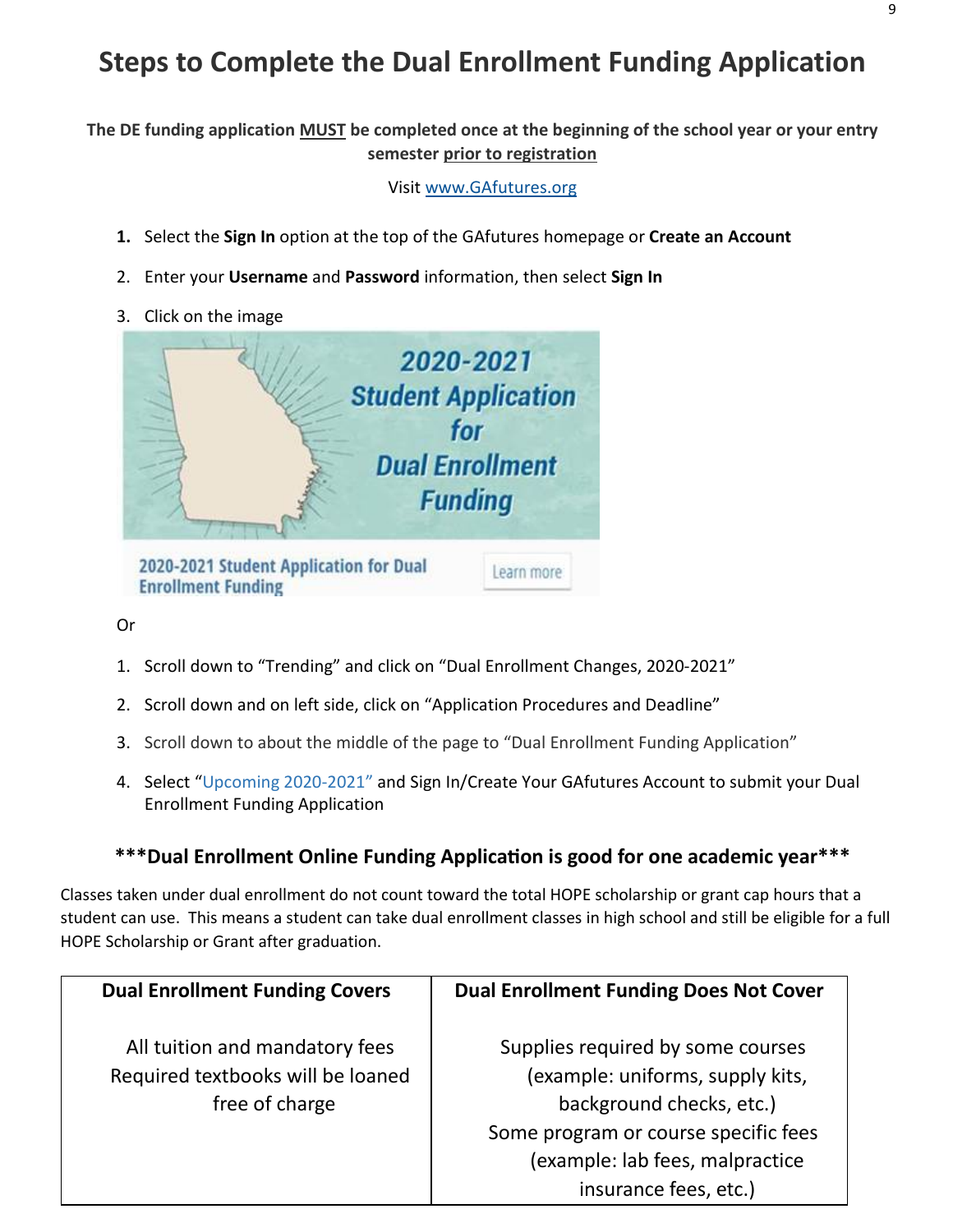- For WGTC DE students, procedures for obtaining textbooks depend on the location a student is taking a dual enrollment course. If a student is taking courses at their local high school or site, the textbooks will be brought to them at the high school. If a student is taking courses online or on a WGTC campus, the DE student must rent their textbooks from the bookstore free of charge.
- DE students must be enrolled in WGTC courses to rent textbooks from the WGTC bookstore or receive textbooks at their high school. If a student drops or withdraws from a course, they are responsible for returning the associated book(s) within 24 hours of changing their schedule.
- DE students are personally responsible for their rented textbooks at all times.
- DE students are not allowed to mark, highlight, or write in their rented textbooks.
- Textbooks must be kept in good condition and must be returned in the same condition as when rented.
- DE students are responsible for all replacement costs of textbooks if damaged, lost, stolen, or sold. A hold will be placed on their associated WGTC account(s) until their rented textbooks are returned or the replacement costs are paid.
- If a hold has been placed on a DE student's WGTC account, the student will not be able to register for the next term, obtain transcripts, or copies of their WGTC student records.
- Textbooks are to be returned no later than the last day of final exams.

**In order to obtain your rented textbook(s), please print your class schedule via Banner Web and bring it with you to pick up your textbook(s) at the WGTC bookstore within the first three days of the semester.**

The bookstore hours of operation are Monday - Thursday from 8:30 AM to 7:00 PM

Carroll Campus 770-836-6702 Coweta Campus 770-755-7843 Douglas Campus 770-947-7229 LaGrange Campus 706-756-4611 Murphy Campus 770-537-5732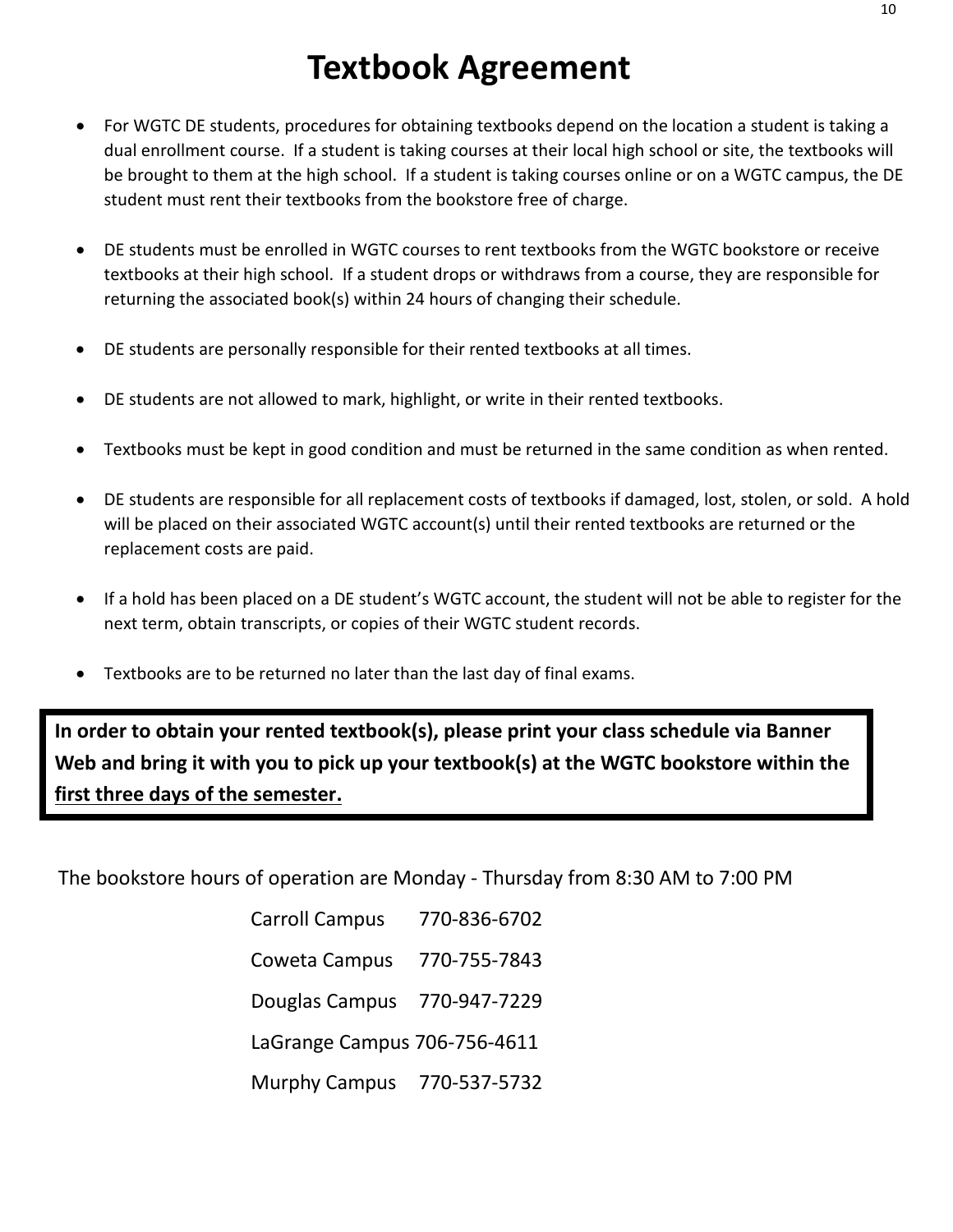# **Student Resources**

#### **WGTC Student IDs:**

WGTC student IDs can be made at any WGTC campus library. Bring a copy of your class schedule via Banner Web and a government issued ID and the library will issue you your WGTC student ID. You will need to keep this with you at all times while on campus.

#### **Banner Web:**

In Self Service Banner Web, you may view and print your class schedule, view your email address and contact information, view balances and make payments, check for holds, view unofficial transcripts and academic history *transcript*. **As a WGTC DE student, you will have a registration hold on your account that prevents you from registering yourself.**

Self Service Banner Web can be accessed online a[t www.westgatech.edu/banner.](http://www.westgatech.edu/banner)

**Username:** Everything before the @student.westgatech.edu in your WGTC student email address.

**Password:** Your **eight-digit birthdate.** For example, a birthdate of March 18, 2001 has a password of **03182001**.

#### **What Is My Email Username?**

Login to Self Service Banner Web at [www.westgatech.edu/banner](http://www.westgatech.edu/banner) (First time users may wish to review the 'First-Time User' Tutorial listed under login)

- Select Personal Information
- Select 'View Email Address' (available 24 hours after registration)
- Make a note of your student email address. Your email user name is the information prior to the ' $\omega$ ' sign.
	- o Example: [jdoe4@student.westgatech.edu.](mailto:jdoe4@student.westgatech.edu) Your user name would be **jdoe4**.
- Exit Self Service Banner Web to close your session.

#### **How Do I Access Email?**

- Visit [https://www.westgatech.edu/student](https://www.westgatech.edu/student-email/)-email/
- Select Login To Your Student Email
- Your Initial password is your 8-digit date of birth (MMDDYYYY).

The WGTC student email login tutorial is located at [www.westgatech.edu/Banner.](http://www.westgatech.edu/Banner)

You must check this email account daily! Important information will be sent to you through your WGTC student email *account. Information about fees, balances, and messages from WGTC instructors will be given through your WGTC student email. You will be responsible for the information sent to you.*

#### **How Do I Access Blackboard?**

Visit the Blackboard Learn Login at ([https://westgatech.blackboard.com](https://westgatech.blackboard.com/))

**Username:** Everything before the @student.westgatech.edu in your WGTC student email address.

**Password:** Your **eight-digit birthdate.** For example, a birthdate of March 18, 2001 has a password of **03182001**.You must login the first day of the semester and at least once per day, while meeting all deadlines for assignments and for attendance. Check your course syllabus for additional requirements.

> **\*\*\*For Banner Web, Email, and Blackboard questions and support, please submit a request at <https://gvtc.tcsg.edu/wgtc/>**

#### **Transcripts:**

**It is the responsibility of the DE student to request any transcripts to be sent to other colleges.** WGTC will send grades and transcripts to your high school only. Transcripts can be requested online through your Banner Web account. The first transcript requested is free and any additional copies will cost \$7.50.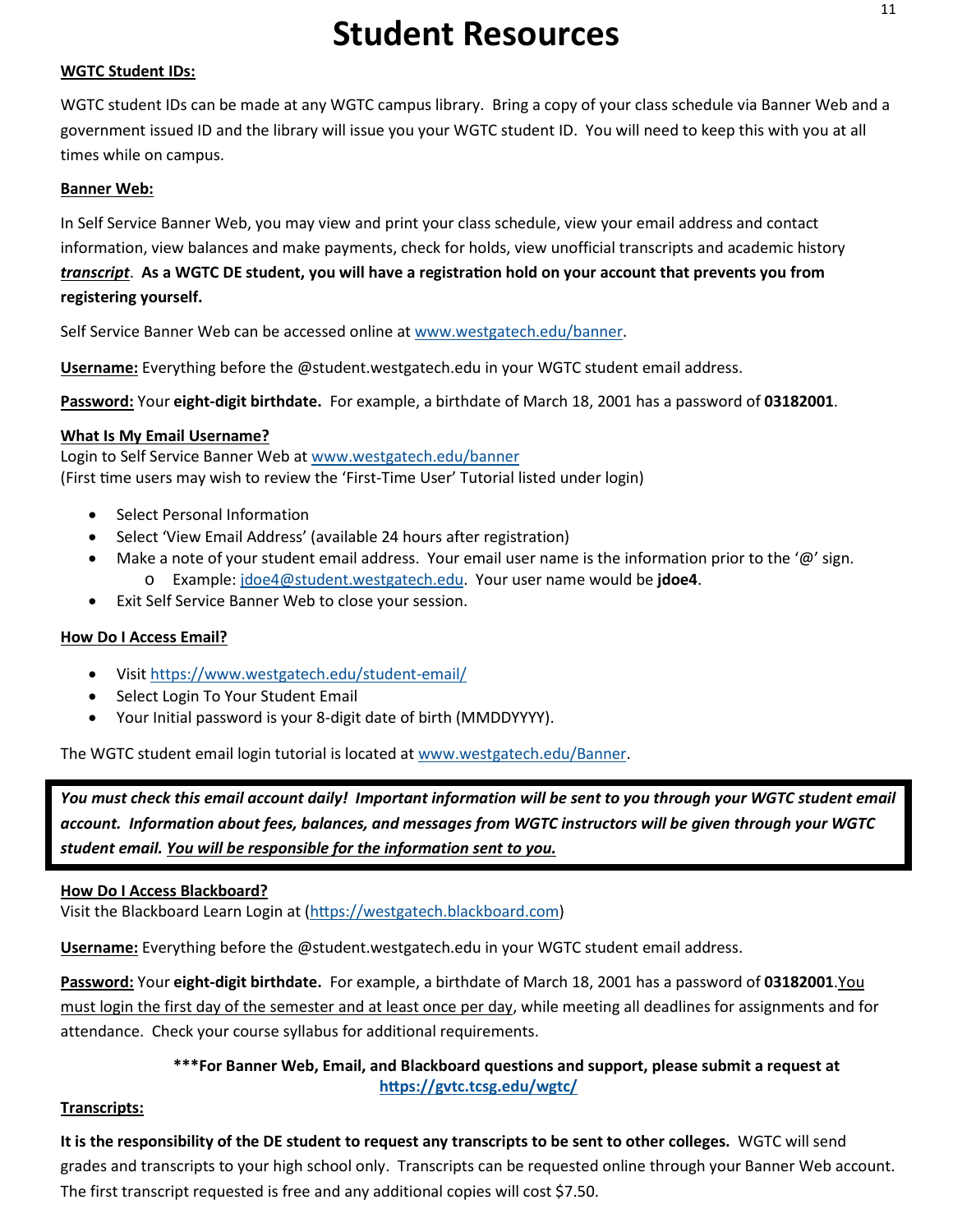### **Student Resources**

### **Library Services**

We provide library services on campus and online, along with plenty of resources.

Click here: [https://www.westgatech.edu/program](https://www.westgatech.edu/program-explorer/academic-resources/library/)-explorer/academic-resources/library/

### **Student Success Services**

We connect students to resources they need to be academically successful at WGTC. Contact us for more information about any of our support services.

Ways to Contact Student Success:

Email: [wgtcsuccess@westgatech.edu](mailto:wgtcsuccess@westgatech.edu)

Phone: 706-756-4678

Click here: [https://www.westgatech.edu/student](https://www.westgatech.edu/student-advising/student-success-services/)-advising/student-success-services/

### **Services we offer to help you be successful:**

Tutoring Services – We offer face-to-face tutoring on every campus for some subjects. Click on the following to see flyers from each campus

**[Math and Writing Tutoring](https://www.westgatech.edu/wp-content/uploads/2018/01/mathtutoring.pdf)**

**[Accounting Tutoring](https://www.westgatech.edu/wp-content/uploads/2018/01/accountingtutoring.pdf)**

**[Computer Tutoring](https://www.westgatech.edu/wp-content/uploads/2018/04/Computer-Tutoring.pdf)**

**[Biology Tutoring](https://www.westgatech.edu/wp-content/uploads/2019/08/biotutoring.pdf)**

We also offer free Online Tutoring - 24/7 All Subjects.

**Upswing** 

Click here: <https://westgatech.upswing.io/> and follow the directions to log in to your account.

### **WGTC Student Support Services**

You will find contact information for a variety of services in our local communities. These services can provide help including medical, domestic violence, mental health and substance abuse, housing, health insurance, education, employment and training, senior service, children/youth and more. Please contact them directly for more information.

Click here: [https://www.westgatech.edu/admissions/student](https://www.westgatech.edu/admissions/student-consumer-information/student-support-resources/)-consumer-information/student-support[resources/](https://www.westgatech.edu/admissions/student-consumer-information/student-support-resources/)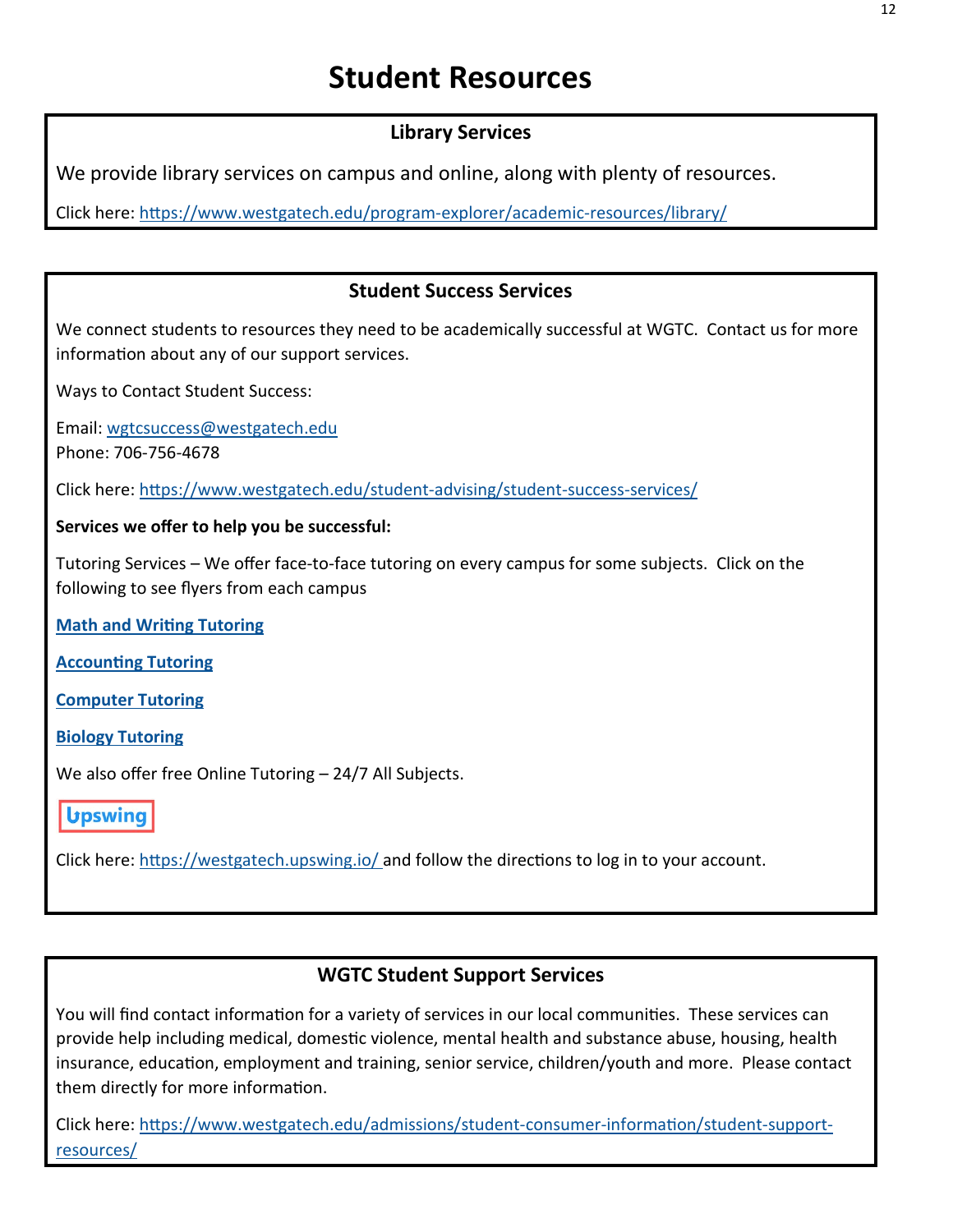# **Accessibility Services**

West Georgia Technical College provides equal educational opportunities to qualified students with disabilities. Assistance is available for dual enrollment students with a temporary or permanent physical or psychological disability or with a learning disorder, including attention deficit disorder, acquired brain injury and specific learning disabilities. To receive services, *a student* must provide recent documentation from a qualified healthcare professional (evaluations that clearly indicate that a physical, psychological or learning disorder is present) compliant with the TCSG documentation requirements for special services/accommodations.

To establish eligibility, dual enrollment students, **excluding the counselor or parents**, must request services by contacting the Accessibility Services Coordinator as soon as they are accepted to ensure timely services. Students must:

- Provide appropriate documentation based on criteria set forth by TCSG.
- Request requirements from the Accessibility Services Coordinator.
- Generally, an IEP or 504 plan is not sufficient for college courses. Services are implemented temporarily for one semester.
- Present accommodation form and discuss with each instructor appropriate accommodations.

Note: Some of the accommodations which are approved by the school system, may be deemed unreasonable by the Accessibility services program.

**To request services, please contact: Ms. Zelma Jones via email at [Zelma.Jones@westgatech.edu](mailto:Zelma.Jones@westgatech.edu)**

### **Registration for the Following Semesters**

- · Discuss your class schedule with your High School Counselor to determine which courses you should be taking. Next, meet with your WGTC High School Coordinator to create a schedule for the following semester and to register for your WGTC DE courses. If you inform your high school what you would like to take **but you do not inform the WGTC High School Coordinator, more than likely, you are not registered for any DE courses at WGTC.**
- · Complete the Dual Enrollment funding application via [www.GAfutures.org.](http://www.gafutures.org/) These must be submitted once at the beginning of the school year/or entry semester so that the funding will be in place for your DE courses. *WGTC must have your funding application prior to registration for any semester*.

### **Final Grades**

**DE courses must be completed with a grade of "C" or higher to earn high school credit.** Dropping or failing courses may count against your high school graduation requirements and impact financial aid. Letter grades are reported to the high schools at the end of the semester. Grades are not mailed to students. You can view Banner Web at the end of the semester to see your final grades.

Students will receive a work ethic grade that appears on their transcripts for all courses.

Please refer to the student catalog at https://www.westgatech.edu/wp[-content/uploads/2019/07/Student-Catalog](https://www.westgatech.edu/wp-content/uploads/2019/07/Student-Catalog-and-Handbook-2019-2020.pdf)[and-Handbook-2019-2020.pdf](https://www.westgatech.edu/wp-content/uploads/2019/07/Student-Catalog-and-Handbook-2019-2020.pdf) .

**Admission after Graduating from High School**

Complete a new admissions application

Submit official high school transcript with graduation date

Complete a FAFSA online at www.fafsa.gov

Provide Documentation of Lawful Presence if necessary